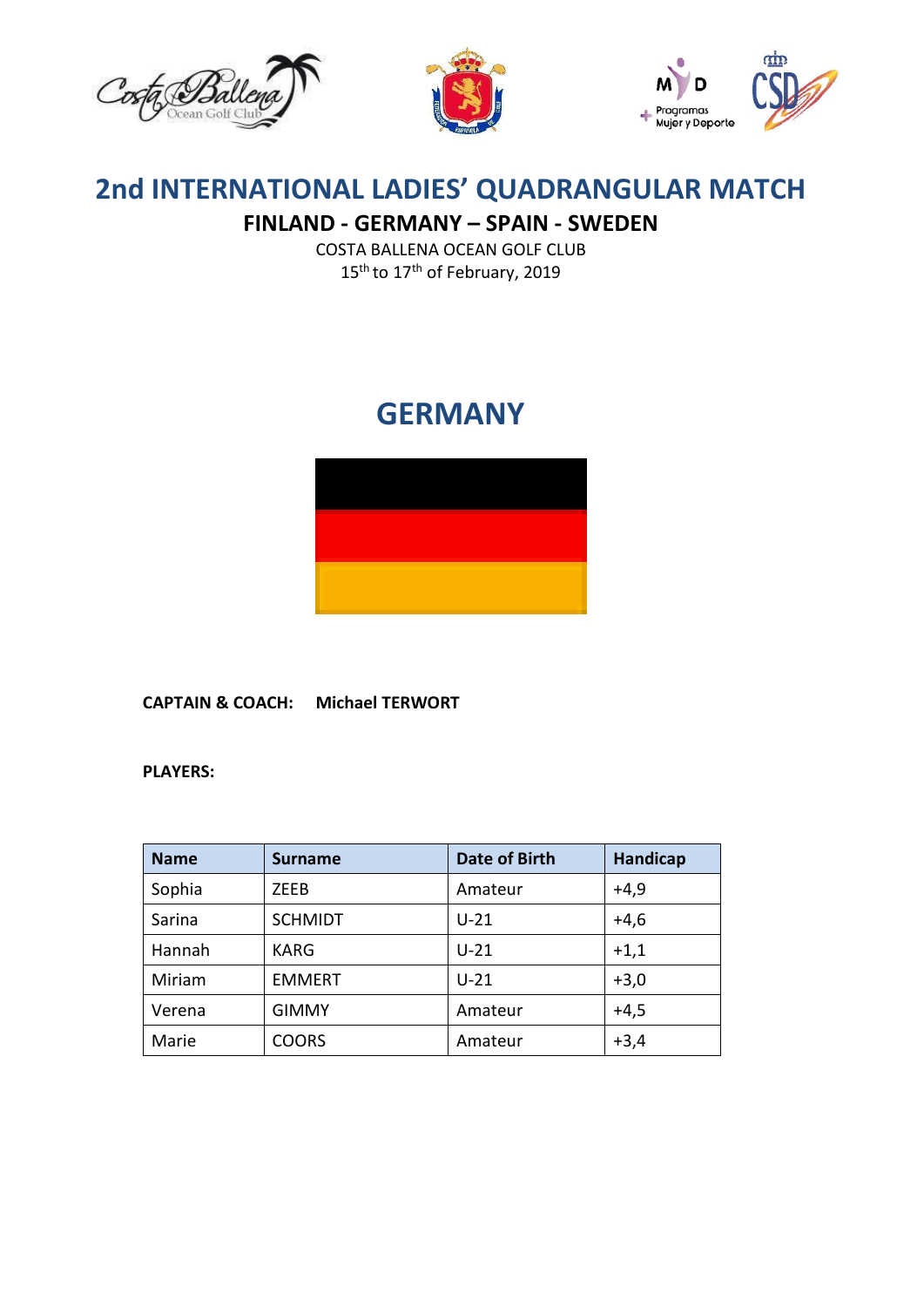





### **FINLAND - GERMANY – SPAIN - SWEDEN**

COSTA BALLENA OCEAN GOLF CLUB 15<sup>th</sup> to 17<sup>th</sup> of February, 2019

# **FINLAND**



| <b>CAPTAIN:</b> | <b>Ville BAIMALA</b>  |
|-----------------|-----------------------|
| <b>COACH:</b>   | <b>Jussi PITKÄNEN</b> |

#### **PLAYERS:**

| <b>Name</b> | <b>Surname</b>  | <b>Date of Birth</b> | Handicap |
|-------------|-----------------|----------------------|----------|
| Krista      | <b>JUNKKARI</b> | $U-21$               | $+0.5$   |
| Elina       | <b>SAKSA</b>    | $U-21$               | $+2.8$   |
| Emilia      | TUKIAINEN       | Amateur              | $+2.0$   |
| Ada         | <b>HUHTALA</b>  | $U-18$               | 0.4      |
| Matilda     | <b>SVAHN</b>    | $U-18$               | 1.1      |
| Emilia      | TORVINEN        | $U-18$               | 1.4      |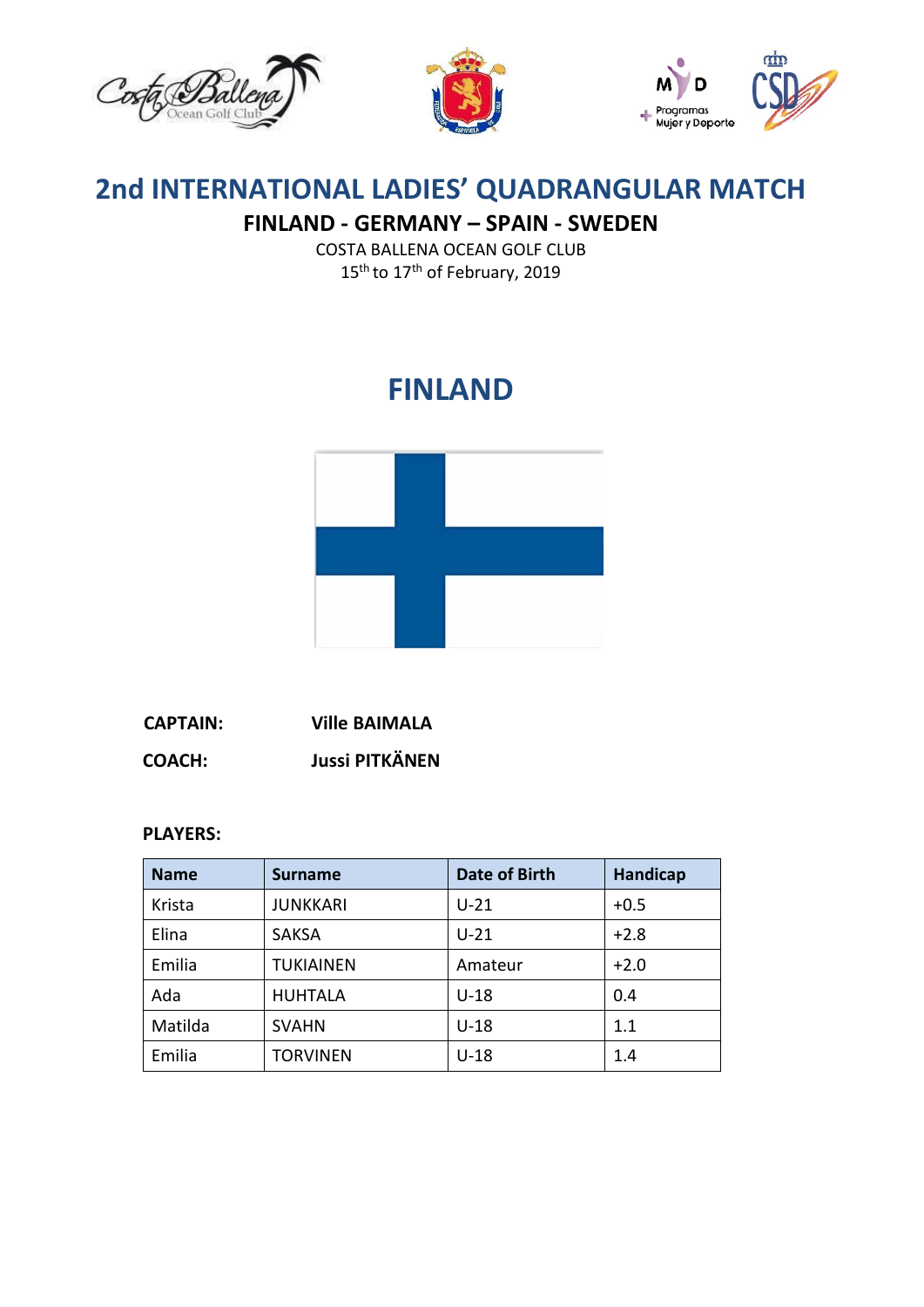





### **FINLAND - GERMANY – SPAIN - SWEDEN**

COSTA BALLENA OCEAN GOLF CLUB 15<sup>th</sup> to 17<sup>th</sup> of February, 2019

# **SPAIN**



**CAPTAIN: Beatriz CID**

**COACH: Álvaro SALTO**

#### **PLAYERS:**

| <b>Name</b>   | <b>Surname</b>      | <b>Date of Birth</b> | Handicap |
|---------------|---------------------|----------------------|----------|
| Natalia       | ASEGUINOLAZA        | $U-18$               | $+2,5$   |
| Marina        | <b>ESCOBAR</b>      | $U-18$               | $+2,9$   |
| Oihana        | ETXEZARRETA         | $U-18$               | $+1,4$   |
| Patricia      | <b>GARRE</b>        | $U-18$               | $+1,2$   |
| Marta         | LÓPEZ ECHEVARRÍA    | $U-16$               | $+2,2$   |
| Carolina      | LÓPEZ-CHACARRA      | $U-16$               | $+1,8$   |
| <b>Nieves</b> | <b>MARTÍN TORRE</b> | $U-18$               | $+1,0$   |
| Carla         | <b>TEJEDO</b>       | $U-18$               | $+2,3$   |

# **SWEDEN**